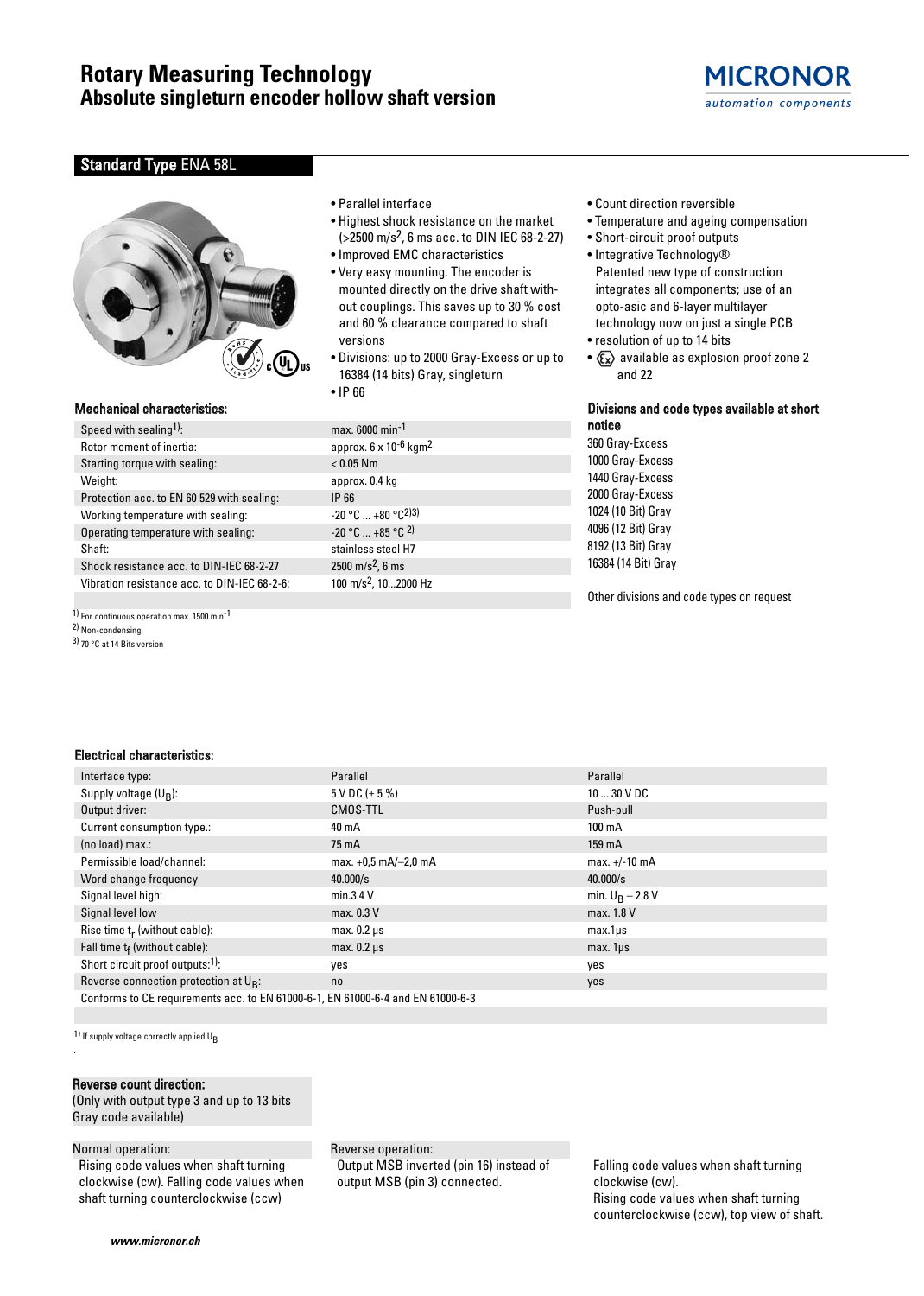# Standard Type ENA 58L

## **Terminal assignment**

| Sig.  | 0V | $+U_P$    |    | -  | ູບ |    | n<br>ູ    |           |    |    | q<br>J | 10        | 11 | 10<br>14  | 13      | 14/1      |    | ≑  |  |
|-------|----|-----------|----|----|----|----|-----------|-----------|----|----|--------|-----------|----|-----------|---------|-----------|----|----|--|
| Col.: | WH | <b>BN</b> | GN | YE | GY | PK | <b>BU</b> | <b>RD</b> | BK | VT | GY     | <b>RD</b> | WH | <b>BN</b> | WH      | YE        |    |    |  |
|       |    |           |    |    |    |    |           |           |    |    | PK     | BU        | GN | GN        | VE<br>ᄔ | <b>BN</b> |    |    |  |
| Pin:  |    | n<br>∸    |    |    | J  | o  |           |           | 9  | 10 | 11     | 12        | 13 | 14        | 15      | 16        | 17 | PH |  |

- Signal: 1 =MSB; 2 = MSB-1; 3 = MSB-2 etc.<br>- T□ Only at output type 3 up to 13 bits. MSB to reverse the

count direction

- PH: Plug housing<br>- Insulate unused outputs before initial start-up



## Mounting advice:

- 1) The brackets and shafts of the encoder and drive should not both be rigidly coupled together at the same time.
- 2) Mounting a hollow shaft encoder, we recommend using a torque stop pin or a stator coupling.
- 3) When mounting the encoder ensure that the dimension Lmin. is larger than the maximum axial play of the drive. Otherwise there is a danger that the device could mechanically seize up.